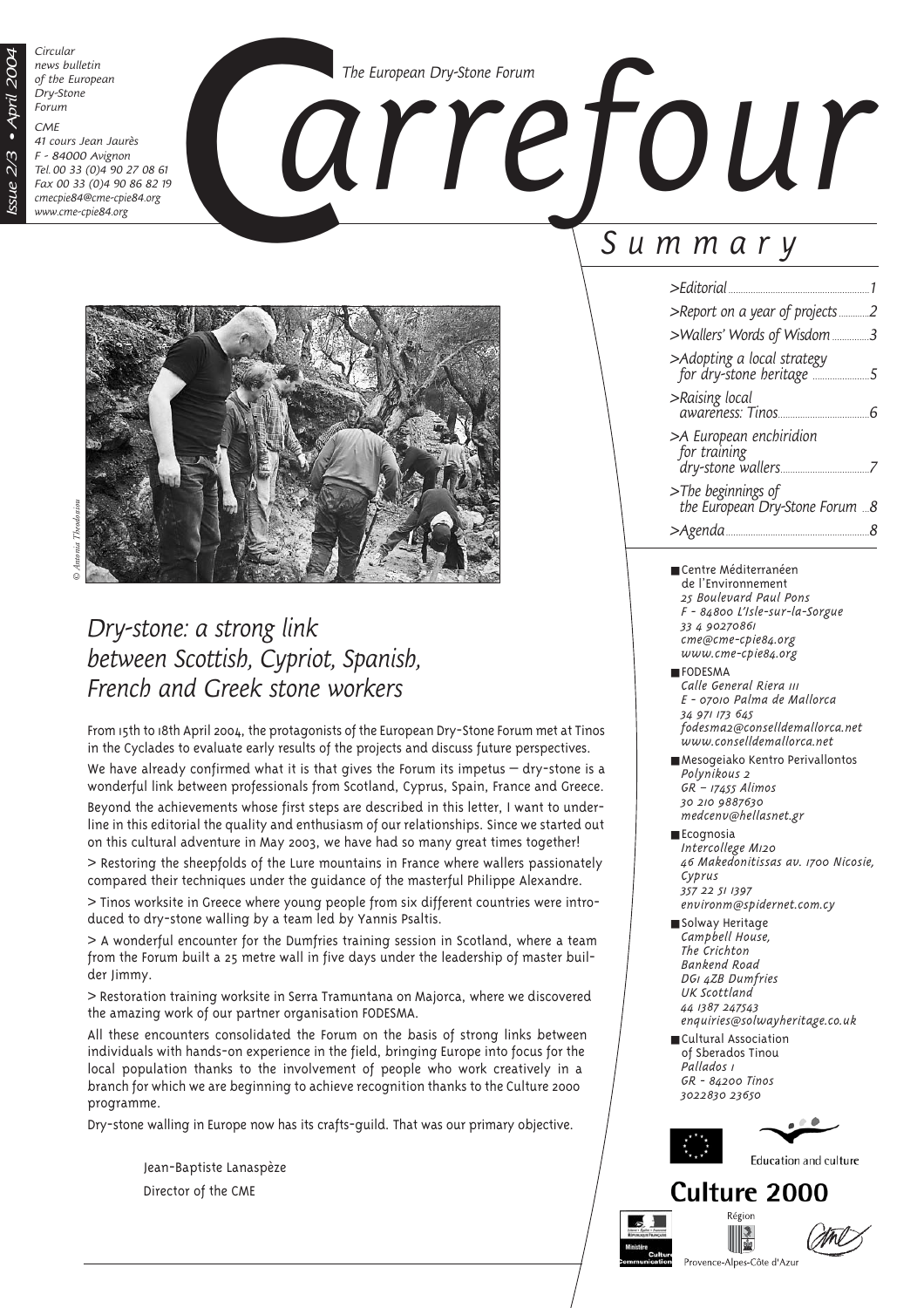*T he European Dry-stone Forum has given itself the objective of better identifying dry-stone professionals throughout Europe and helping them get organised. It also aims to improve public awareness of the rural dry-stone heritage and the importance of preserving it, at the European level and among local government representatives. Information tools and documents are produced to reflect this double objective.*

#### **Professionals at work in the project's partner territories are setting up networks for effective exchange within Europe.**

> The inventory of professionals that is currently open to the five partner territories will soon become a real Europewide directory of wallers. It will be available online thanks to the website of the European Dry-Stone Forum. Although the current inventory does not apply any conditions for inclusion in the list, the end objective is to acknowledge the crafts-people who are most committed and to focus on those who comply with the European Charter of dry-stone wallers.

> A charter was proposed during the final seminar in Tinos, so that the professionals who attended could approve it. This charter states the ethical principles and the professional requirements that should characterise all good wallers, consciously or unconsciously: the requirement to train and transfer unique skills, a particular relationship to the land and the scenery, etc. The charter aims to get community decision-makers to acknowledge the quality of dry-stone techniques, by making use of the experimental protocol set up in France by the state-run Ecole Nationale des Travaux Public (national school of public engineering) to test the resistance of drystone constructions.

> Finally, a inventory of current practices in partner regions has been carried out, with the aim of identifying reference techniques in terms of dry-stone construction, with the European Dry Stone Forum trying to set up a real technical cooperation between professionals from different countries. In the end, it is hoped that this will become an inventory of European dry-stone techniques. This cooperation is of course based on a variety of meetings and encounters (Dalbeattie-Scotland, Sault-Provence, and Majorca) which have encouraged technical collaboration on a practical level.

These initiatives are being carried out by the "European Dry Stone Forum" created in Tinos, with Yannis Psaltis nominated as president.

#### **Public acknowledgement of dry-stone heritage and wallers is improving.**

We have decided to carry out several work projects simultaneously in order to better achieve this major objective:

> To acquaint local inhabitants with their dry-stone heritage: the various activities launched in Tinos (week-end work camps, family discovery outings, schools work), as well as communication with the local media concerning professional training and meetings (in Sault, Majorca or Scotland) have attempted to reach these objectives.

> To raise awareness throughout Europe of the importance of preserving dry-stone heritage and its original techniques: a purposefully simple educational exhibition and an easy access website have been set up to this end www.carrefour-europeen-pierreseche.org

> To help local officials appreciate the importance of preserving heritage features in order to benefit local development: a document to assist in decisionmaking procedures and in setting out a methodology for defining projects for developing local heritage.

> To guarantee the organisation and quality of training in terms of construction techniques as well as raising awareness in Europe: based on Majorca's long experience and Scotland's expertise, a reference programme for training European young people and providing them with formal qualifications is now available.

Also available: a training programme for instructors and professional training personnel from the building industry who want to qualify in dry-stone techniques is undergoing evaluation in Provence.

All of these activities remain understandably limited in geographical scope (however rich and diversified the partner regions, they only represent a small portion of Europe's dry-stone heritage) as well as in terms of the short time-spans that have been granted for establishing the programmes.

Of course, they still need to be completed, adapted, and made available throughout Europe, complemented by the differences as well as the common features of new territories and regional partner organisations who catch the vision.

The big programme – the one that aims to achieve Europe-wide recognition for the heritage and those who carry it – has only just begun.  $\blacksquare$ 

*Majorca*



*Carrefour Carrefour Issue 2/3 • April 2004 • page 2*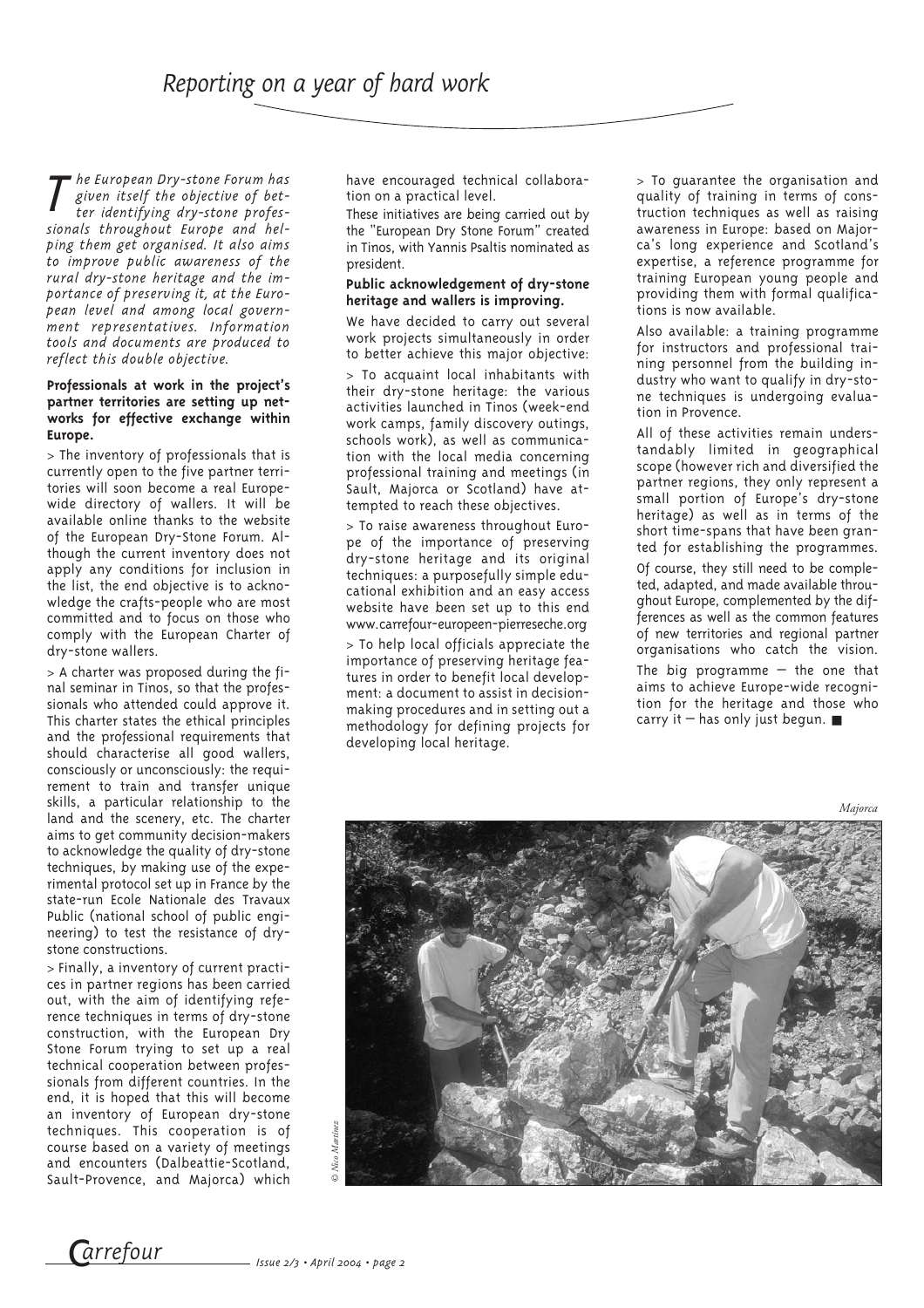## *Adopt a local strategy for raising awareness of dry-stone heritage.*

#### **A strategic plan for use by local authorities.**

A growing number of local development initiators are aware that dry-stone heritage is part of what gives value to a region. Preserving it and developing it must however not stop at the restoration of a few buildings. What is needed is a comprehensive development programme that can be coordinated in order to contribute to sustainable local development.

The strategic plan set up by the European Dry-Stone Forum aims to help local authorities integrate this heritage into their development perspective by way of a local project. This should take account of both the long-term economic viability and the social and cultural requirements, whilst taking account of ecological balance imperatives.

Although this strategic plan is primarily aimed at local officials and city councils, it also hopes to attract the attention of cultural professionals in rural contexts, promoters of cultural tourism and other groups involved in the sustainable development of territories with dry-stone architecture.

#### **What are the components of this strategic plan?**

The strategic plan is both a methodological guide and a tool box. Its content is based on the expertise of the different partner organisations of the Forum. It presents seven main focal points that each consist in methodological orientations and a certain number of tools to assist decision-makers:

> A goal strategy aimed at carrying out an inventory of existing features and analysing needs and potential responses.

> An integration strategy, aimed at defining a local project.

> A management strategy, to organise the necessary partnerships and set out the required procedures for implementing the project.

> A practical work strategy for carrying out the restoration and upkeep required by the characteristics of dry-stone heritage.

> A resources strategy, to define the human and material means that are needed to carry out the project.

> A participation strategy that raises the awareness of the local population and involves them in the local project.

> An evaluation strategy, because it is vital to determine the degree of efficiency of past procedures in order to further develop the project.



*The training workshop for instructors in Majorca* 

These seven focal points are interdependent and constitute a comprehensive set-up that can lead to a sustainable local project. Carrying out the restoration work and publishing an information brochure, for instance, will not have a beneficial long-term effect on local development if they are carried out without an overall coherent project. Furthermore, this plan proposes a concrete example of an integrated project, with a list of useful indicators for evaluating the strategy being implemented. ■

The strategic plan is available in English, Spanish, French and Greek by contacting :

Centre Méditerranéen de l'Environnement 25 boulevard Paul Pons F - 84800 L'Isle-sur-la-Sorgue Tel. 00 33 (0)4 90 27 08 61 Fax. 00 33 (0)4 90 86 82 19 cmecpie84@cme-cpie84.org

*The training workshop for instructors Majorca - Spain*

From 16th to 25th of February 2004, wallers from the 5 partner regions of the Forum took part in a workshop for professionals interested in passing on their expertise. Their objective was to discover the technique employed in Majorca and exchange experiences in the area of passing on their know-how. Although the participants all had developed good technical skills, they needed to adapt to the specific context of Majorca: the lithic rock on the island and the unfavourable

Majorcan climate at that time of year. The island of Majorca was naturally chosen for this workshop because the insular Council of Majorca set up a wallers' school in 1986: la Escuela de Marges de Mallorca. The State's purpose in setting up this institution was to help young job-seekers by training teachers to specialise in dry-stone techniques and restore and develop the remarkable drystone architecture of the island. Students acquire their practical knowledge by working on specific features of the Majorcan heritage, at the same time as they join the wallers guild of the area. Antonia Theodosiou, from the Cypriot association Ecognosia, followed this experience and acted as a reporter for the Forum.

As for construction techniques practised in Majorca, participants were able to observe that stone-cutting played a major part in the process, with the stones laid in a diagonal inclination which is rare in France and Greece.

The teaching methods used in the Escuela de Marges de Mallorca surprised participants in terms of the tight supervision of the master builder providing the training, who kept a close eye on the work of each student. This approach is due to the particularly situation of some of the young trainees who need close supervision.

After workshops in Scotland and in Provence (*see the Forum's 1st Newsletter*), the comparison between regional techniques continues to surprise participants, as well as broadening their experience and providing new ideas. ■

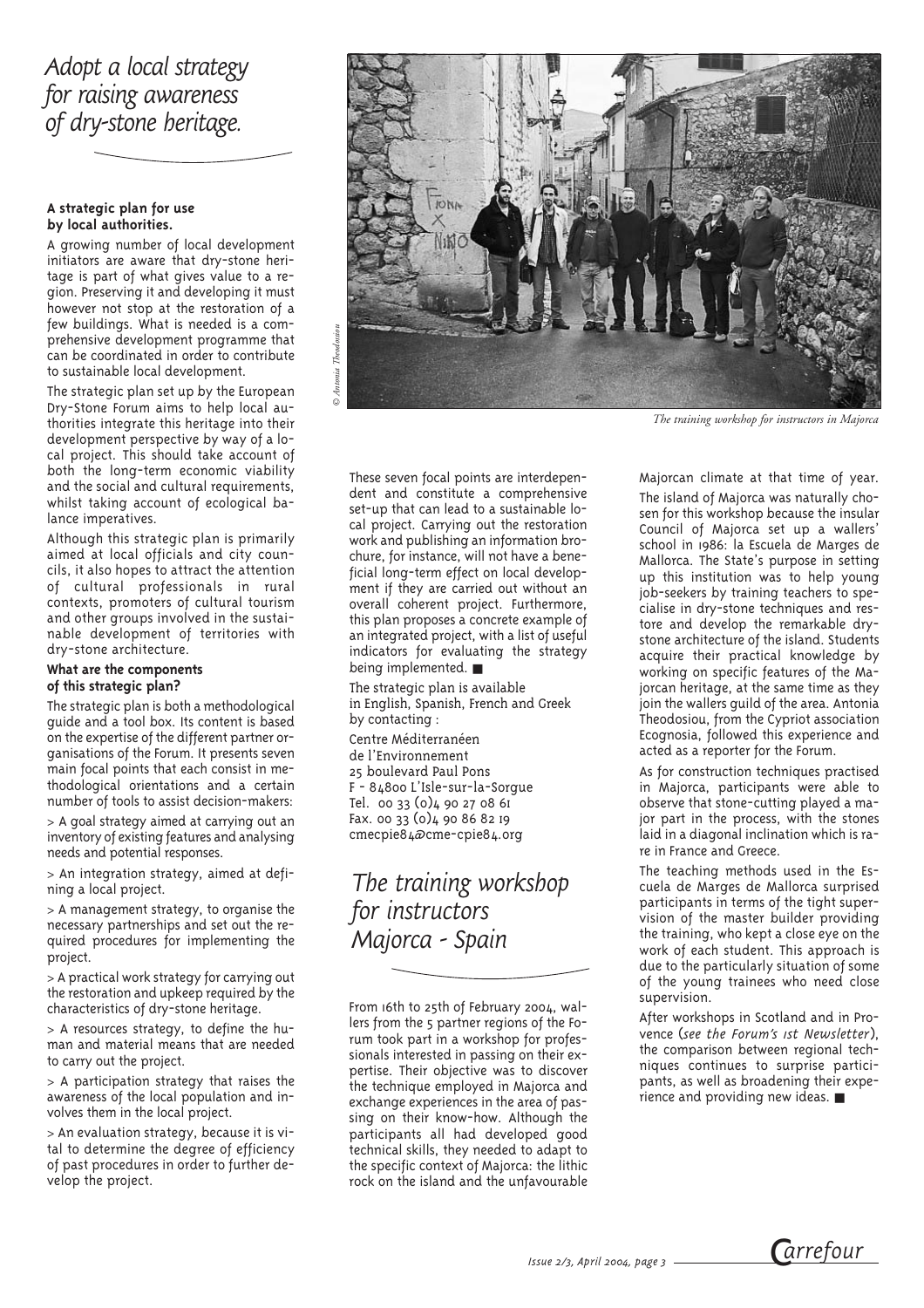

*© Anastasia Psalti* nactacia Pealti

#### **For many years, the techniques of dry stone walling were passed on to the next generation through practice.**

*"Since my childhood I have been in contact with dry stone constructions because our family farming business needed to survive and evolve. Each autumn, under the guidance of my father, we restored the supporting walls which separated our plots of land into cultivated terraces. I watched my father and his friends with interest and admiration as they built a stable with big stone walls which sloped inwards and met at the summit, leaving just a small opening which they covered with large slabs of limestone.* 

*In parallel, I learned in school, thanks to the input of some valuable visionary people, the value of stone, the role of cultivated terraces in retaining the earth, and the creation, from nothing, of agricultural land. I shared in their worries about the condition of these supporting walls after violent weather conditions such as heavy rain and I felt the urgent need for their reconstruction when they collapsed."*

Yannis Psaltis, Tinos - Greece

#### **But this method of transferring knowledge has all but disappeared. The evolution of the rural world has resulted in many dry stone buildings being abandoned and in the craft's knowledge gradually being lost.**

*Tinos*

*"Personally, the practice of building dry stone supporting walls posed no problem for me; however, the coverings, arches and cupola were a total mystery. Thanks to a proposal from the APARE, I supervised the first restoration work camp on a sheepfold, the dry stone arch of which had to be taken apart and rebuilt on an adapted frame. That marked the beginning of my dry-stone expertise. The need for methods with which to pass on information and techniques required for carrying out the work with young people who had no building experience, encouraged me to research all existing information concerning dry stone walling. Unfortunately, only historical and archaeological monographs were available. These were sufficient for raising public awareness but not technical enough to use in training."* 

Philippe Alexandre, Provence - France

*"Interest from young people in dry stone construction has grown in recent years, but it is mostly the older craftsmen in the villages who are active."*

Marios Loizides - Cyprus

#### **Today, new training methods are being developed. New motivations encourage stone-workers to specialize in these techniques.**

*The owner sent me to train in dry stone techniques for two weeks with a legendary waller in Galloway, so that I could maintain the walls on the property. I became so interested by the work that I left my job and became an independent wall builder."*

Jimmy Scott, Scotland - United Kingdom

*"I learnt to build walls at the FODESMA waller's school. At 22 years of age, after two years at university and a couple of administrative jobs, I had come to realise I could not work shut inside… I had a friend who was working on the restoration of the 'Cami Vell de Lluc' road and who introduced me to the idea of learning the craft of wall builder with the FODESMA. Training lasted two years, then I went on to work with a unit of the Majorcan regional council. After this, I decided to work independently for a time. Along with two friends from the wallers' school, we have now set up our own business."*

Guillem Palou Mas, Majorca - Spain

#### **For example, the love of stone…**

*"The desire to build is essential. Contrary to the use of industrial materials, work on a dry stone wall advances very slowly. It's a different state of mind, which not everyone has, and which makes all the difference (…) The pleasure to be had from building walls comes from the fact that an aesthetically pleasing result can be obtained with basic materials. Also the work has passion, each stone must find its place."*

Christian Emery, Cévennes - France

#### **Or the love of nature…**

*"The greatest satisfaction I get from my job is to be able to work in the open air. The possibility of contributing to the preservation of our dry stone heritage is also important. On the other hand, the worst aspect of the job is the physical exhaustion – it's tiring work."*

Guillem Palou Mas, Majorca - Spain

#### **…admiration of heritage.**

*"I was literally charmed by the cultivated*

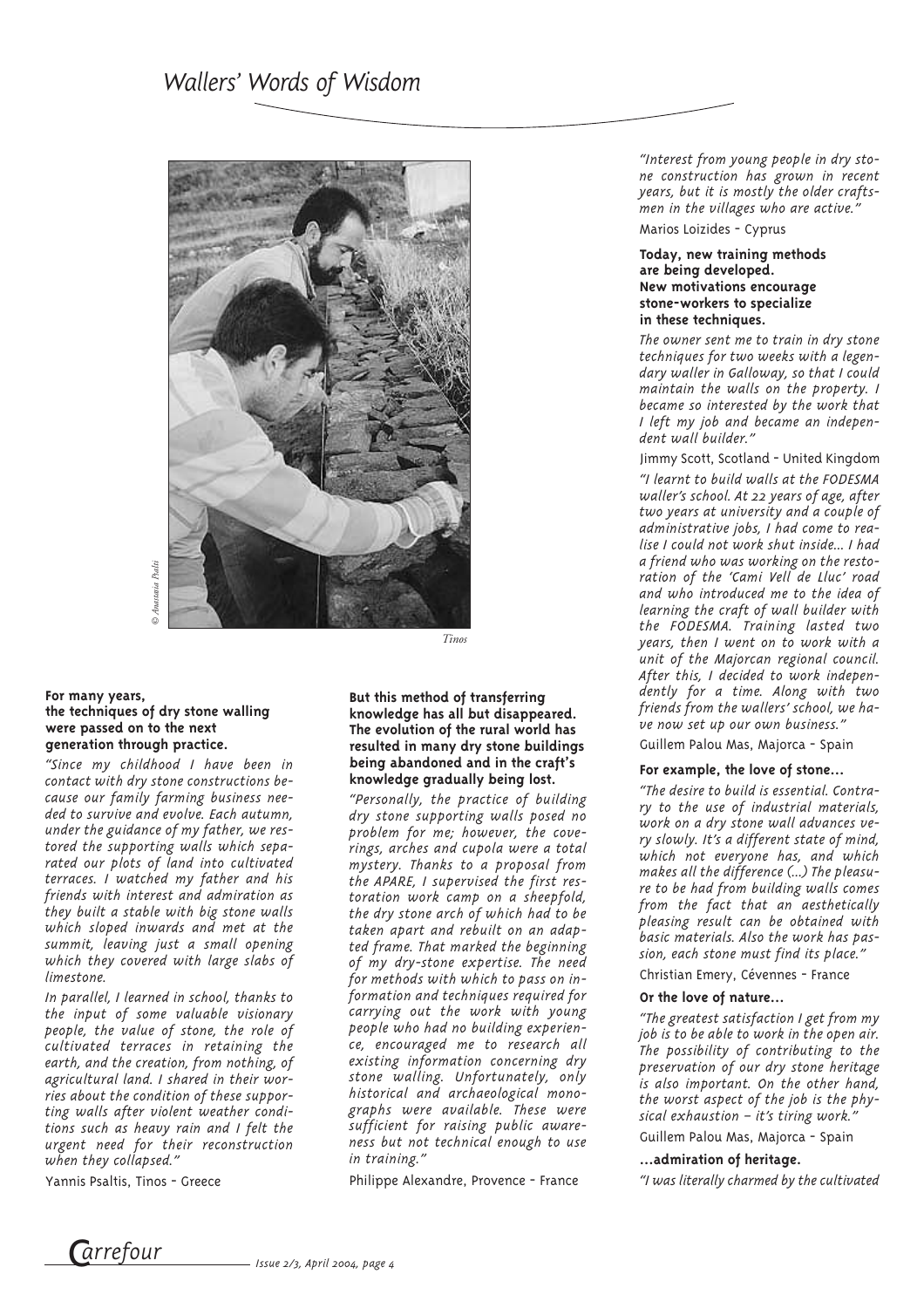*terraces which, according to the variations in level, firmly held the mountains and hills from sea level to the summits, girding the land of Tinos and creating a unique landscape. Dry stone walls, whether they are fencing walls or supporting walls, shelters, threshing floors, stone hives, roads, pigeon coops, etc., make up a landscape heritage which we must protect and develop. I work voluntarily but dynamically to spread this idea and with other collaborators we try to convince mayors, councils and the state of the need to preserve the landscape for the future with the perspective of a different type of development"*

Yannis Psaltis, Tinos - Greece

#### **Wallers pass on their experience**

*"I lead the initial training course for the Dry Stone Walling Association, mostly on weekends. A two day course costs participants about fifty euros. I also do week long courses for a local agricultural school on a contract basis, that course being aimed at farmers and the personnel of private domains."*

Jimmy Scott, Scotland - United Kingdom

*"After running discovery workshops for primary schools, I worked with professionals from historical monument companies, introducing them to dry stone construction. These days I provide training for craftsmen in the building trade."*

Philippe Alexandre, Provence - France

#### **The situation varies from one country to another, here the population may be informed, there people may know nothing of dry stone heritage.**

*"I participate in the organisation and practical aspects of volunteer programmes to disseminate knowledge of dry stone construction: building micro-barrages, restoring Tinos pigeon coops, enhancing fountains and traditional wells, replanting woods, etc. In the last few years, I have noticed that people are more and more interested in these questions but unfortunately there is no training centre in existence, nor are landowners financially motivated"*

#### Yannis Psaltis, Tinos - Greece

*"The main problems we meet are linked to the fact that most houses in stone or brick are in a bad state so their restoration is difficult.*

*The town councils have decided to apply a system of financial assistance which covers 40% of restoration costs and is a vital motivating factor for owners, on* *the condition that restoration follows exactly the original plans of the house."*

Marios Loizides, Cyprus

*"Walls are a major element of the landscape in the Cévennes, the inevitable element which allowed human settlement. As elsewhere, they are no longer considered necessary, and were not maintained after the agricultural slump of the 1950's. At the moment there is no public money for the restoration of walls but this may soon change as awareness is growing that the upkeep of the terraces retains water, contributing to flood limitation. It also helps regulate the flow of springs in summer."*

Christian Emery, Cévennes - France

*"I should say that in Majorca, as elsewhere, some people are very aware of this theme and others have no idea it exists. In general, however, there is considerable interest in the restoration of stone edifices. There is a high level of demand, even if in the majority of cases the traditional dry stone techniques are not used."*

Guillem Palou Mas, Majorca - Spain

*"The main work in this area of south west Scotland is the rebuilding and restoration of dry stone boundary walls, work for which owners can receive European subsidies covering about 75% of costs. As there are many dry stone walls in this region, there is considerable interest in dry stone work and experienced members of the DSWA participate in demonstrations and publicity for the profession in local agricultural fairs and the like. The DSWA is a national organisation with regional chapters, one of which is in south west Scotland. It is a major factor in the promotion and quality control of the profession in the United Kingdom."*

Jimmy Scott, Scotland - United King $dom$   $\blacksquare$ 

*Scotland*



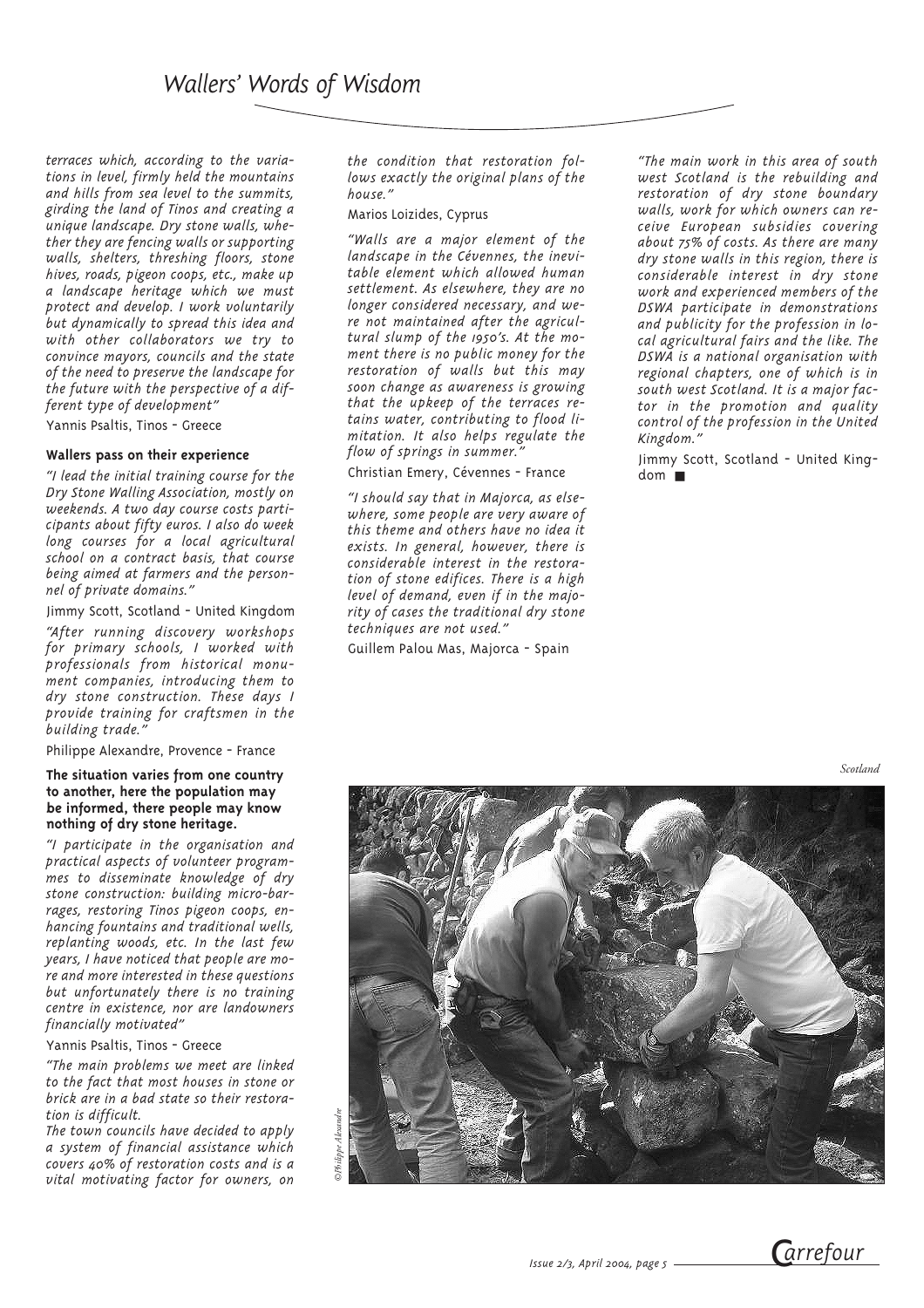

#### **Discovery excursions**

About 10 participants, including teachers, civil engineers and architects, took part in each visit to rediscover their own island and its dry-stone heritage through the eyes of a man with a passion. Yannis Psaltis led them to a variety of sites on the island that testify to the value of the drystone constructions, demonstrating the upkeep they require and the restoration work that has already been carried out by volunteers.

*Tinos*

A typical excursion included two stages: a time of general information on the situation of dry-stone constructions, with documentation provided. This was held in a village café in Sberados. Then the on-site discovery where a dry-stone technician demonstrated how a portion of wall is restored.

The participants showed an interest that far exceeded our expectations, with several of them asking how they

*Tinos*

can become involved in the hands-on aspects of the job.

#### **Heritage classes**

Four excursions of about five hours each have been carried out by four classes from the church high-school in Tinos.

They travelled to the work site of the young volunteers from the APARE that was set up during the summer of 2003 in Sberados (*see the 1st Forum newsletter*).

The groups were made up of 10 students accompanied by two teachers.

In the first instance, Anastacia Psalti, a civil engineer, led the group in order to present some of the general information concerning dry-stone construction around the world and the actions undertaken at the local level in Tinos.



*Training manual*

At the second stage, the students were introduced to dry-stone construction techniques.

This part of the event was held with the help of several wallers who built a new section of wall in front of the students, then repaired a damaged section in order to demonstrate their art.

Between the two stages of the visit, they was a break for refreshments when everyone could ask questions.

The visits finished with the distribution of a small souvenir, a photo calendar of Tinos, given by the Saint Stephen cultural association in charge of running the project in Tinos. ■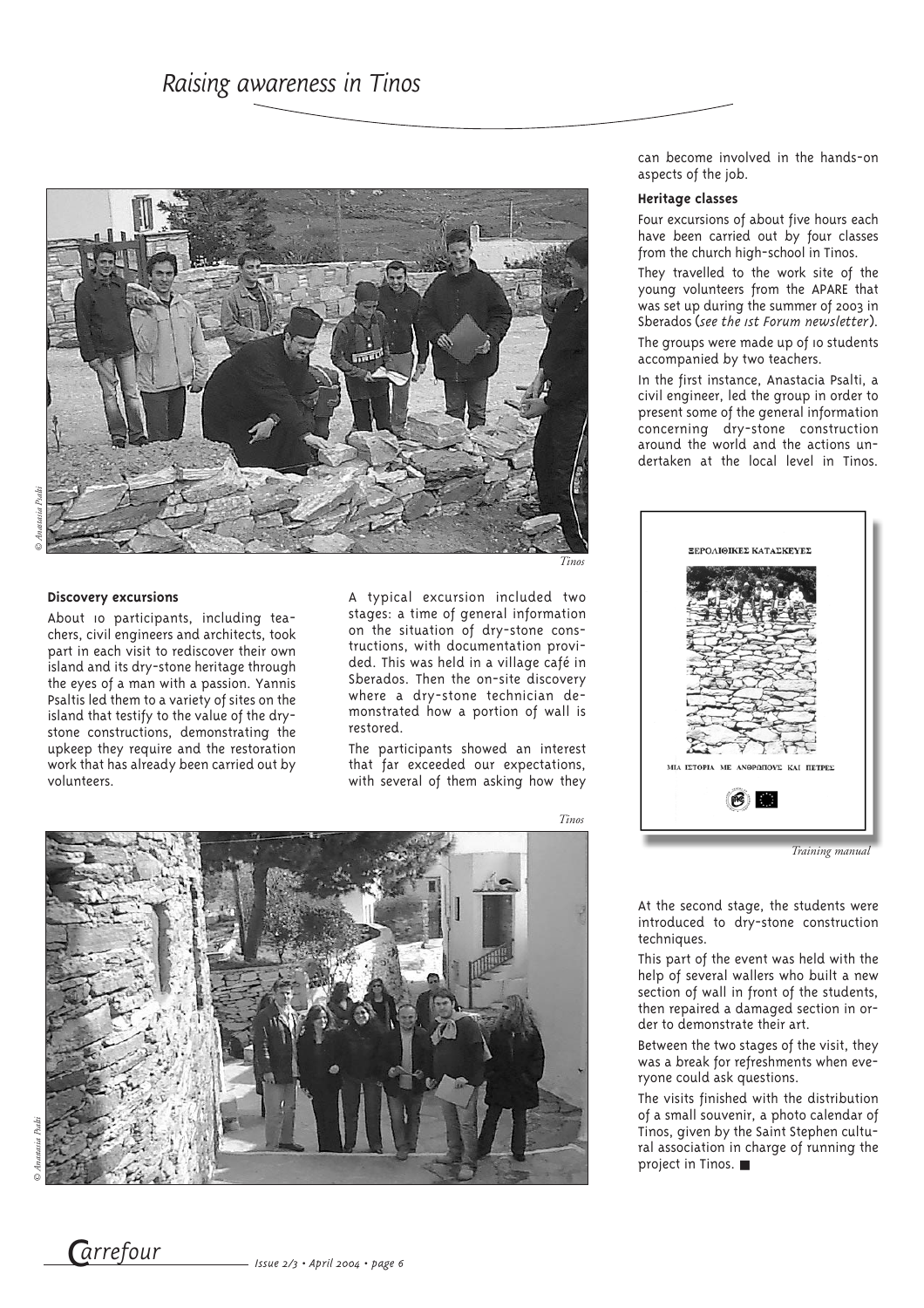*Recognizing the experience of the Majorca insular council in this area, the Forum have entrusted the FODESMA with the responsibility of putting together a European reference enchiridion for the professional training of dry-stone wallers.*

#### **A training module**

This reference tool has two objectives: the first is to renew interest in the walling profession thanks to a qualifying and recognised training programme, the second is to ensure that know-how is passed on to young professionals.

Only by generating new skills can the present generation guarantee both the preservation of the existing heritage and the quality of new dry-stone constructions.

The enchiridion is based on a training programme of one year. It is intended to be transferable to other European countries, but must of course be adapted to the specific features of each territory and to the characteristics of the different groups of trainees. This should motivate existing training schools to include in their training programmes a course relating to dry-stone construction techniques and provide the model for developing the content of such courses.

The module being proposed aims to be as complete as possible. It includes:

> The dry-stone walling profession (history and characteristics)

> The *lithic* material (how to recognise it and use it).

> Extraction tools and stone shaping tools, soil preparation, stone positioning, etc. (safe handling, etc.)

> The structure of dry-stone constructions (walls, drainage systems, shelters and sheds, cobbled streets, etc.)

The main interest of the training being offered remains in the construction work itself. Participants put into practice a lot of the techniques they have learnt, from laying foundations to cutting the stones and setting the wall copping.

For each of these themes, the enciridion includes a teaching section and well as a methodology and an evaluation procedure.

#### **A list of the training sessions**

Compiling the training reference guide required an census of basic training courses for dry-stone construction techniques in partner countries. As well as the wallers' school in Majorca, there are seve-

ral interesting training opportunities in the UK and in France, some of which lead to a qualification, some not. As for Cyprus and Greece, we could only regret the lack of available courses, given the obvious need for skilled wallers in view of the wonderful heritage to be preserved and restored.

This reference tool provides a general overview of what is out there, and will be useful to young stone-workers wanting to specialise as well as to job-seekers who are looking for a qualifying training programme with a certain amount of recognition. We also hope that the document will lead to the creation of new training programmes in regions where such options are sadly lacking.

Some of the wallers' training organisations in Europe:

#### > *The Walling school of Majorca La Escuela de Marges de Mallorca*

Set up by the administrative council of Majorca in 1986 for the benefit of young people looking for work, the Majorca wallers' school aims to train dry-stone experts thanks to a restoration programme for local heritage features. The training combines theory and practical work over a 1 or 2 year period. *Consell de Mallorca – FODESMA Calle General Riera 111 E - 07010 Palma de Mallorca Tél. + 34 971 173 645 fodesma2@conselldemallorca.net website : www.conselldemallorca.net*

#### > *Ongoing training programmes and diplomas from the Dry-Stone Walling Association of Great Britain*

This organisation carries out a whole range of training activities: sessions for the management and safety of work-sites, professional forums, teacher training and instruction training, preparation courses for qualifying certificates. The DSWA organises qualification exams – from entry level to master craftsman – leading to recognised accreditations at a national level.

#### *DSWA*

*Westmorland County Showground, Lane Farm, Crooklands, Milnthorpe, UK-Cumbria LA7 7NH information@dswa.org.uk website : www.dswa.org.uk*

#### > *Professional training sessions with the Lithos association*

The Provençal association Lithos holds training sessions for professionals of the building trade who want to widen their field of skills or specialise in dry-stone techniques.

*Lithos - Maison de la pierre sèche Place Albert Maurel F 84210 Le Beaucet Tel./Fax : +33 (0)4 90 69 60 15*

*Gordes in Provence, France, at the work-site of the training camp.*